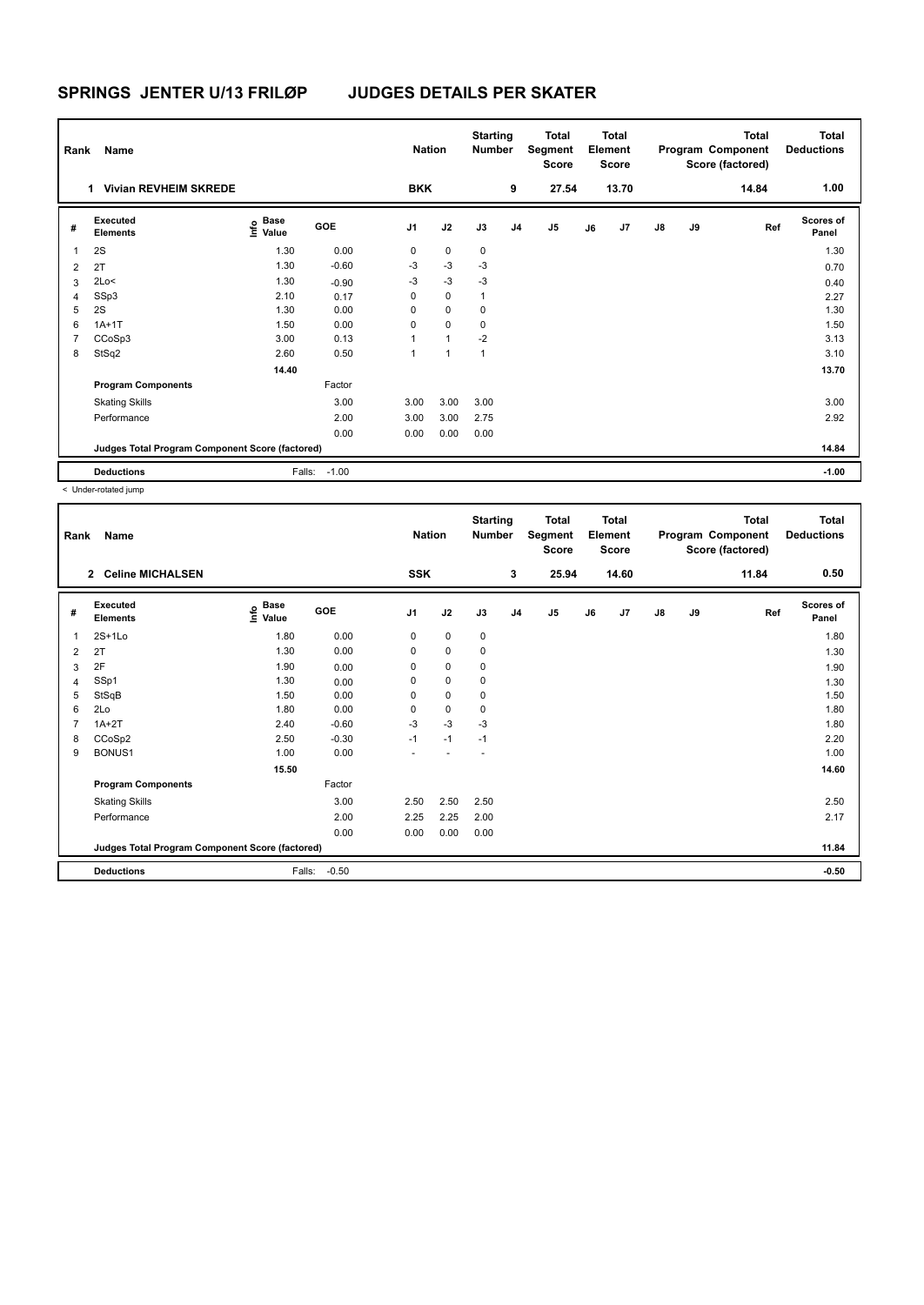| Rank           | Name                                            |                           |         | <b>Nation</b>  |             | <b>Starting</b><br><b>Number</b> |                | Total<br>Segment<br><b>Score</b> |    | <b>Total</b><br>Element<br><b>Score</b> |               |    | <b>Total</b><br>Program Component<br>Score (factored) | <b>Total</b><br><b>Deductions</b> |
|----------------|-------------------------------------------------|---------------------------|---------|----------------|-------------|----------------------------------|----------------|----------------------------------|----|-----------------------------------------|---------------|----|-------------------------------------------------------|-----------------------------------|
|                | <b>Viilja FOYN VÅGSETER</b><br>3                |                           |         | <b>OSK</b>     |             |                                  | 6              | 25.36                            |    | 11.61                                   |               |    | 13.75                                                 | 0.00                              |
| #              | Executed<br><b>Elements</b>                     | Base<br>o Base<br>⊆ Value | GOE     | J <sub>1</sub> | J2          | J3                               | J <sub>4</sub> | J <sub>5</sub>                   | J6 | J7                                      | $\mathsf{J}8$ | J9 | Ref                                                   | <b>Scores of</b><br>Panel         |
| $\mathbf{1}$   | $1A+1L0$                                        | 1.60                      | 0.00    | 0              | 0           | 0                                |                |                                  |    |                                         |               |    |                                                       | 1.60                              |
| 2              | 2S                                              | 1.30                      | $-0.07$ | 0              | 0           | $-1$                             |                |                                  |    |                                         |               |    |                                                       | 1.23                              |
| 3              | CSSp1                                           | 1.90                      | $-0.30$ | $-2$           | $\mathbf 0$ | $-1$                             |                |                                  |    |                                         |               |    |                                                       | 1.60                              |
| $\overline{4}$ | 2Lo+SEQ+1A*                                     | 1.44                      | $-0.30$ | 0              | $-1$        | $-2$                             |                |                                  |    |                                         |               |    |                                                       | 1.14                              |
| 5              | CCoSp1V                                         | 1.70                      | $-0.30$ | $-1$           | $-1$        | $-1$                             |                |                                  |    |                                         |               |    |                                                       | 1.40                              |
| 6              | 2Lo                                             | 1.80                      | 0.00    | 0              | $\mathbf 0$ | 0                                |                |                                  |    |                                         |               |    |                                                       | 1.80                              |
| 7              | StSqB                                           | 1.50                      | 0.17    | 1              | $\mathbf 0$ | $\mathbf 0$                      |                |                                  |    |                                         |               |    |                                                       | 1.67                              |
| 8              | 2S                                              | 1.30                      | $-0.13$ | 0              | $-1$        | $-1$                             |                |                                  |    |                                         |               |    |                                                       | 1.17                              |
|                |                                                 | 12.54                     |         |                |             |                                  |                |                                  |    |                                         |               |    |                                                       | 11.61                             |
|                | <b>Program Components</b>                       |                           | Factor  |                |             |                                  |                |                                  |    |                                         |               |    |                                                       |                                   |
|                | <b>Skating Skills</b>                           |                           | 3.00    | 3.50           | 2.50        | 2.25                             |                |                                  |    |                                         |               |    |                                                       | 2.75                              |
|                | Performance                                     |                           | 2.00    | 3.00           | 2.50        | 2.75                             |                |                                  |    |                                         |               |    |                                                       | 2.75                              |
|                |                                                 |                           | 0.00    | 0.00           | 0.00        | 0.00                             |                |                                  |    |                                         |               |    |                                                       |                                   |
|                | Judges Total Program Component Score (factored) |                           |         |                |             |                                  |                |                                  |    |                                         |               |    |                                                       | 13.75                             |
|                | <b>Deductions</b>                               |                           |         |                |             |                                  |                |                                  |    |                                         |               |    |                                                       | 0.00                              |

\* Invalid element

| Rank | Name                                            |                                     |         |                | <b>Nation</b> | <b>Starting</b><br><b>Number</b> |                | <b>Total</b><br>Segment<br>Score |    | <b>Total</b><br>Element<br>Score |               |    | <b>Total</b><br>Program Component<br>Score (factored) | <b>Total</b><br><b>Deductions</b> |
|------|-------------------------------------------------|-------------------------------------|---------|----------------|---------------|----------------------------------|----------------|----------------------------------|----|----------------------------------|---------------|----|-------------------------------------------------------|-----------------------------------|
|      | 4 Elvi ANDREASSEN                               |                                     |         | <b>AKK</b>     |               |                                  | $\mathbf{2}$   | 24.79                            |    | 12.20                            |               |    | 13.09                                                 | 0.50                              |
| #    | Executed<br><b>Elements</b>                     | $\sum_{k=1}^{\infty}$ Pase<br>Value | GOE     | J <sub>1</sub> | J2            | J3                               | J <sub>4</sub> | J5                               | J6 | J7                               | $\mathsf{J}8$ | J9 | Ref                                                   | <b>Scores of</b><br>Panel         |
| 1    | 2F                                              | 1.90                                | $-0.90$ | $-3$           | $-3$          | $-3$                             |                |                                  |    |                                  |               |    |                                                       | 1.00                              |
| 2    | $2S+1T$                                         | 1.70                                | 0.00    | 0              | 0             | 0                                |                |                                  |    |                                  |               |    |                                                       | 1.70                              |
| 3    | $1A+1T$                                         | 1.50                                | 0.00    | 0              | $\mathbf 0$   | 0                                |                |                                  |    |                                  |               |    |                                                       | 1.50                              |
| 4    | SSp1                                            | 1.30                                | 0.50    |                | $\mathbf{1}$  |                                  |                |                                  |    |                                  |               |    |                                                       | 1.80                              |
| 5    | StSq1                                           | 1.80                                | 0.00    | 0              | 0             | 0                                |                |                                  |    |                                  |               |    |                                                       | 1.80                              |
| 6    | 2S                                              | 1.30                                | 0.00    | 0              | $\mathbf 0$   | 0                                |                |                                  |    |                                  |               |    |                                                       | 1.30                              |
| 7    | 2Lo                                             | 1.80                                | $-0.20$ | $-1$           | $-1$          | 0                                |                |                                  |    |                                  |               |    |                                                       | 1.60                              |
| 8    | CCoSp2V                                         | 2.00                                | $-0.50$ | $-2$           | $-1$          | $-2$                             |                |                                  |    |                                  |               |    |                                                       | 1.50                              |
|      |                                                 | 13.30                               |         |                |               |                                  |                |                                  |    |                                  |               |    |                                                       | 12.20                             |
|      | <b>Program Components</b>                       |                                     | Factor  |                |               |                                  |                |                                  |    |                                  |               |    |                                                       |                                   |
|      | <b>Skating Skills</b>                           |                                     | 3.00    | 2.50           | 2.75          | 3.00                             |                |                                  |    |                                  |               |    |                                                       | 2.75                              |
|      | Performance                                     |                                     | 2.00    | 2.50           | 2.50          | 2.25                             |                |                                  |    |                                  |               |    |                                                       | 2.42                              |
|      |                                                 |                                     | 0.00    | 0.00           | 0.00          | 0.00                             |                |                                  |    |                                  |               |    |                                                       |                                   |
|      | Judges Total Program Component Score (factored) |                                     |         |                |               |                                  |                |                                  |    |                                  |               |    |                                                       | 13.09                             |
|      | <b>Deductions</b>                               | Falls:                              | $-0.50$ |                |               |                                  |                |                                  |    |                                  |               |    |                                                       | $-0.50$                           |
|      | <b>I</b> Alak alaksa aslam                      |                                     |         |                |               |                                  |                |                                  |    |                                  |               |    |                                                       |                                   |

! Not clear edge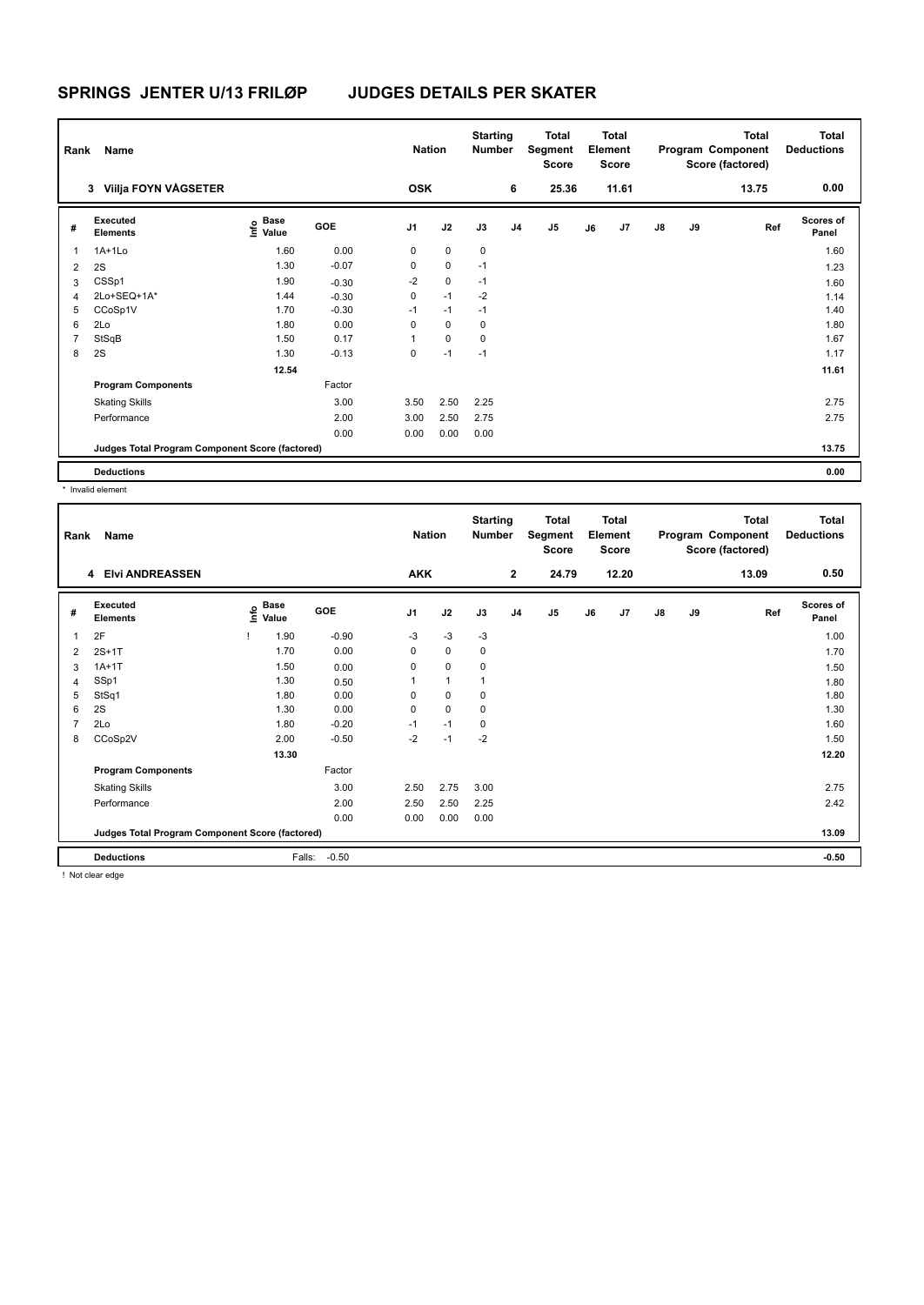| Rank           | Name                                            |                                  |         | <b>Nation</b>  |                          | <b>Starting</b><br><b>Number</b> |                | <b>Total</b><br>Segment<br><b>Score</b> |    | <b>Total</b><br>Element<br>Score |               |    | <b>Total</b><br>Program Component<br>Score (factored) | Total<br><b>Deductions</b> |
|----------------|-------------------------------------------------|----------------------------------|---------|----------------|--------------------------|----------------------------------|----------------|-----------------------------------------|----|----------------------------------|---------------|----|-------------------------------------------------------|----------------------------|
|                | <b>Kristine SAND GIMMING</b><br>5               |                                  |         | <b>AKK</b>     |                          |                                  | 1              | 24.28                                   |    | 12.70                            |               |    | 12.08                                                 | 0.50                       |
| #              | Executed<br><b>Elements</b>                     | <b>Base</b><br>o Base<br>⊆ Value | GOE     | J <sub>1</sub> | J2                       | J3                               | J <sub>4</sub> | J <sub>5</sub>                          | J6 | J7                               | $\mathsf{J}8$ | J9 | Ref                                                   | <b>Scores of</b><br>Panel  |
| $\mathbf{1}$   | $2S+1L0$                                        | 1.80                             | 0.00    | 0              | 0                        | 0                                |                |                                         |    |                                  |               |    |                                                       | 1.80                       |
| 2              | 2T                                              | 1.30                             | $-0.20$ | $-1$           | $-1$                     | $-1$                             |                |                                         |    |                                  |               |    |                                                       | 1.10                       |
| 3              | $1A+2T$                                         | 2.40                             | 0.00    | 0              | $\mathbf 0$              | 0                                |                |                                         |    |                                  |               |    |                                                       | 2.40                       |
| $\overline{4}$ | SSp3                                            | 2.10                             | 0.00    | 0              | $\mathbf 0$              | 0                                |                |                                         |    |                                  |               |    |                                                       | 2.10                       |
| 5              | 2S                                              | 1.30                             | 0.00    | 0              | $\mathbf 0$              | 0                                |                |                                         |    |                                  |               |    |                                                       | 1.30                       |
| 6              | StSqB                                           | 1.50                             | 0.00    | 0              | $\mathbf 0$              | 0                                |                |                                         |    |                                  |               |    |                                                       | 1.50                       |
| $\overline{7}$ | 1A<<                                            | 0.00                             | 0.00    | ٠              | $\overline{\phantom{a}}$ | $\overline{\phantom{a}}$         |                |                                         |    |                                  |               |    |                                                       | 0.00                       |
| 8              | CCoSp2                                          | 2.50                             | 0.00    | 0              | $\pmb{0}$                | 0                                |                |                                         |    |                                  |               |    |                                                       | 2.50                       |
|                |                                                 | 12.90                            |         |                |                          |                                  |                |                                         |    |                                  |               |    |                                                       | 12.70                      |
|                | <b>Program Components</b>                       |                                  | Factor  |                |                          |                                  |                |                                         |    |                                  |               |    |                                                       |                            |
|                | <b>Skating Skills</b>                           |                                  | 3.00    | 2.50           | 2.50                     | 2.75                             |                |                                         |    |                                  |               |    |                                                       | 2.58                       |
|                | Performance                                     |                                  | 2.00    | 2.25           | 2.25                     | 2.00                             |                |                                         |    |                                  |               |    |                                                       | 2.17                       |
|                |                                                 |                                  | 0.00    | 0.00           | 0.00                     | 0.00                             |                |                                         |    |                                  |               |    |                                                       |                            |
|                | Judges Total Program Component Score (factored) |                                  |         |                |                          |                                  |                |                                         |    |                                  |               |    |                                                       | 12.08                      |
|                | <b>Deductions</b>                               | Falls:                           | $-0.50$ |                |                          |                                  |                |                                         |    |                                  |               |    |                                                       | $-0.50$                    |

<< Downgraded jump

| Rank | Name                                            |                   |         | <b>Nation</b>  |             | <b>Starting</b><br><b>Number</b> |                | <b>Total</b><br>Segment<br>Score |    | <b>Total</b><br>Element<br><b>Score</b> |               |    | <b>Total</b><br>Program Component<br>Score (factored) | <b>Total</b><br><b>Deductions</b> |
|------|-------------------------------------------------|-------------------|---------|----------------|-------------|----------------------------------|----------------|----------------------------------|----|-----------------------------------------|---------------|----|-------------------------------------------------------|-----------------------------------|
|      | <b>Pernille PRAN</b><br>6                       |                   |         | <b>OSK</b>     |             |                                  | 11             | 24.18                            |    | 12.02                                   |               |    | 12.66                                                 | 0.50                              |
| #    | Executed<br><b>Elements</b>                     | e Base<br>E Value | GOE     | J <sub>1</sub> | J2          | J3                               | J <sub>4</sub> | J5                               | J6 | J7                                      | $\mathsf{J}8$ | J9 | Ref                                                   | Scores of<br>Panel                |
| 1    | 2Lo                                             | 1.80              | $-0.90$ | $-3$           | $-3$        | $-3$                             |                |                                  |    |                                         |               |    |                                                       | 0.90                              |
| 2    | 2S                                              | 1.30              | 0.07    | 0              | $\mathbf 0$ | $\mathbf{1}$                     |                |                                  |    |                                         |               |    |                                                       | 1.37                              |
| 3    | $1A+1L0$                                        | 1.60              | 0.00    | 0              | 0           | 0                                |                |                                  |    |                                         |               |    |                                                       | 1.60                              |
| 4    | CSSp1                                           | 1.90              | $-0.10$ | $-1$           | $\mathbf 0$ | 0                                |                |                                  |    |                                         |               |    |                                                       | 1.80                              |
| 5    | 2Lo                                             | 1.80              | 0.00    | 0              | $\mathbf 0$ | 0                                |                |                                  |    |                                         |               |    |                                                       | 1.80                              |
| 6    | StSqB                                           | 1.50              | $-0.30$ | $-1$           | $-1$        | $-1$                             |                |                                  |    |                                         |               |    |                                                       | 1.20                              |
| 7    | CCoSp1                                          | 2.00              | $-0.50$ | $-2$           | $-1$        | $-2$                             |                |                                  |    |                                         |               |    |                                                       | 1.50                              |
| 8    | 2S+1A+SEQ                                       | 1.92              | $-0.07$ | 0              | 0           | $-1$                             |                |                                  |    |                                         |               |    |                                                       | 1.85                              |
|      |                                                 | 13.82             |         |                |             |                                  |                |                                  |    |                                         |               |    |                                                       | 12.02                             |
|      | <b>Program Components</b>                       |                   | Factor  |                |             |                                  |                |                                  |    |                                         |               |    |                                                       |                                   |
|      | <b>Skating Skills</b>                           |                   | 3.00    | 2.25           | 2.50        | 2.75                             |                |                                  |    |                                         |               |    |                                                       | 2.50                              |
|      | Performance                                     |                   | 2.00    | 2.25           | 2.25        | 3.25                             |                |                                  |    |                                         |               |    |                                                       | 2.58                              |
|      |                                                 |                   | 0.00    | 0.00           | 0.00        | 0.00                             |                |                                  |    |                                         |               |    |                                                       |                                   |
|      | Judges Total Program Component Score (factored) |                   |         |                |             |                                  |                |                                  |    |                                         |               |    |                                                       | 12.66                             |
|      | <b>Deductions</b>                               | Falls:            | $-0.50$ |                |             |                                  |                |                                  |    |                                         |               |    |                                                       | $-0.50$                           |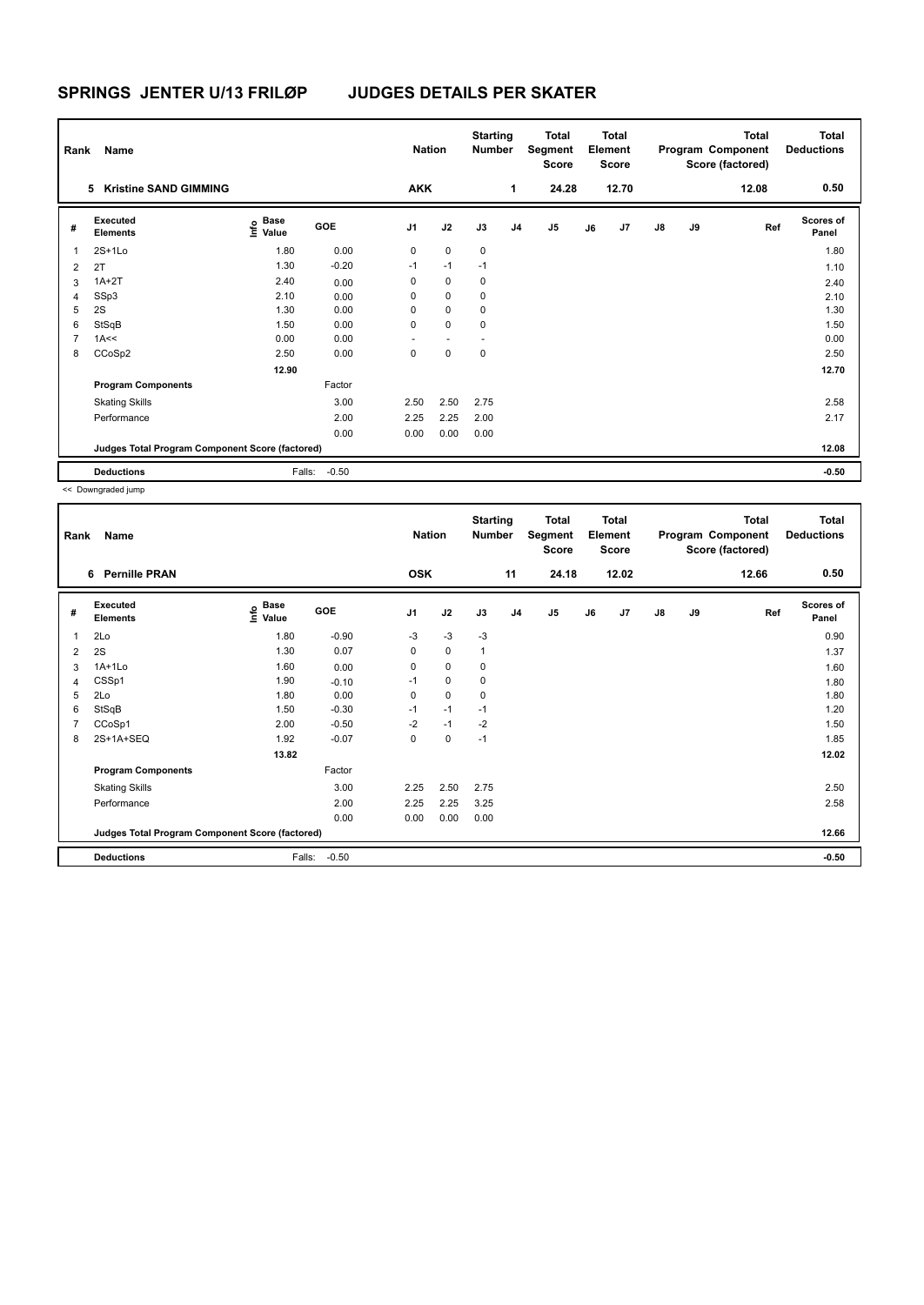| Rank         | Name                                            |                                  |         | <b>Nation</b>  |                | <b>Starting</b><br><b>Number</b> |                | <b>Total</b><br>Segment<br><b>Score</b> |    | <b>Total</b><br>Element<br><b>Score</b> |               |    | <b>Total</b><br>Program Component<br>Score (factored) | <b>Total</b><br><b>Deductions</b> |
|--------------|-------------------------------------------------|----------------------------------|---------|----------------|----------------|----------------------------------|----------------|-----------------------------------------|----|-----------------------------------------|---------------|----|-------------------------------------------------------|-----------------------------------|
|              | <b>Mina FEVANG</b><br>7                         |                                  |         | <b>OSK</b>     |                |                                  | 10             | 23.57                                   |    | 9.81                                    |               |    | 14.26                                                 | 0.50                              |
| #            | Executed<br><b>Elements</b>                     | <b>Base</b><br>o Base<br>⊆ Value | GOE     | J <sub>1</sub> | J2             | J3                               | J <sub>4</sub> | J <sub>5</sub>                          | J6 | J7                                      | $\mathsf{J}8$ | J9 | Ref                                                   | <b>Scores of</b><br>Panel         |
| $\mathbf{1}$ | 2S+1A+SEQ                                       | 1.92                             | 0.07    | 0              | $\overline{1}$ | 0                                |                |                                         |    |                                         |               |    |                                                       | 1.99                              |
| 2            | 2Lz<                                            | 1.50                             | $-0.90$ | -3             | $-3$           | $-3$                             |                |                                         |    |                                         |               |    |                                                       | 0.60                              |
| 3            | 2S<<+SEQ+2T<*                                   | 0.32                             | $-0.30$ | -3             | $-3$           | $-3$                             |                |                                         |    |                                         |               |    |                                                       | 0.02                              |
| 4            | SSp2                                            | 1.60                             | 0.23    | 1              | $\mathbf{1}$   | $-1$                             |                |                                         |    |                                         |               |    |                                                       | 1.83                              |
| 5            | 2T                                              | 1.30                             | $-0.33$ | $-2$           | $-2$           | $-1$                             |                |                                         |    |                                         |               |    |                                                       | 0.97                              |
| 6            | 2Lo                                             | 1.80                             | 0.00    | 0              | $\mathbf 0$    | 0                                |                |                                         |    |                                         |               |    |                                                       | 1.80                              |
| 7            | StSqB                                           | 1.50                             | 0.00    | 0              | $\mathbf 0$    | 0                                |                |                                         |    |                                         |               |    |                                                       | 1.50                              |
| 8            | CCoSpBV                                         | 1.50                             | $-0.40$ | $-1$           | $-1$           | $-2$                             |                |                                         |    |                                         |               |    |                                                       | 1.10                              |
|              |                                                 | 11.44                            |         |                |                |                                  |                |                                         |    |                                         |               |    |                                                       | 9.81                              |
|              | <b>Program Components</b>                       |                                  | Factor  |                |                |                                  |                |                                         |    |                                         |               |    |                                                       |                                   |
|              | <b>Skating Skills</b>                           |                                  | 3.00    | 2.75           | 3.00           | 3.00                             |                |                                         |    |                                         |               |    |                                                       | 2.92                              |
|              | Performance                                     |                                  | 2.00    | 2.75           | 3.00           | 2.50                             |                |                                         |    |                                         |               |    |                                                       | 2.75                              |
|              |                                                 |                                  | 0.00    | 0.00           | 0.00           | 0.00                             |                |                                         |    |                                         |               |    |                                                       |                                   |
|              | Judges Total Program Component Score (factored) |                                  |         |                |                |                                  |                |                                         |    |                                         |               |    |                                                       | 14.26                             |
|              | <b>Deductions</b>                               | Falls:                           | $-0.50$ |                |                |                                  |                |                                         |    |                                         |               |    |                                                       | $-0.50$                           |

< Under-rotated jump << Downgraded jump \* Invalid element

| Rank | Name                                            |                   |            | <b>Nation</b>  |              | <b>Starting</b><br><b>Number</b> |                | <b>Total</b><br>Segment<br><b>Score</b> |    | <b>Total</b><br>Element<br><b>Score</b> |               |    | <b>Total</b><br>Program Component<br>Score (factored) | <b>Total</b><br><b>Deductions</b> |
|------|-------------------------------------------------|-------------------|------------|----------------|--------------|----------------------------------|----------------|-----------------------------------------|----|-----------------------------------------|---------------|----|-------------------------------------------------------|-----------------------------------|
|      | <b>Hannah CHRISTENSEN</b><br>8                  |                   |            | <b>OSK</b>     |              |                                  | 4              | 22.88                                   |    | 11.96                                   |               |    | 11.42                                                 | 0.50                              |
| #    | Executed<br><b>Elements</b>                     | e Base<br>E Value | <b>GOE</b> | J <sub>1</sub> | J2           | J3                               | J <sub>4</sub> | J <sub>5</sub>                          | J6 | J7                                      | $\mathsf{J}8$ | J9 | Ref                                                   | Scores of<br>Panel                |
| 1    | $1A+2T2$                                        | 2.00              | $-0.27$    | $-2$           | $-1$         | $-1$                             |                |                                         |    |                                         |               |    |                                                       | 1.73                              |
| 2    | 2Lo<                                            | 1.30              | $-0.90$    | $-3$           | $-3$         | $-3$                             |                |                                         |    |                                         |               |    |                                                       | 0.40                              |
| 3    | $2S+1L0$                                        | 1.80              | $-0.07$    | 0              | $-1$         | 0                                |                |                                         |    |                                         |               |    |                                                       | 1.73                              |
| 4    | SSp2                                            | 1.60              | 0.50       |                | $\mathbf{1}$ |                                  |                |                                         |    |                                         |               |    |                                                       | 2.10                              |
| 5    | 2Lo<                                            | 1.30              | $-0.30$    | $-1$           | $-1$         | $-1$                             |                |                                         |    |                                         |               |    |                                                       | 1.00                              |
| 6    | 2S                                              | 1.30              | 0.00       | 0              | 0            | 0                                |                |                                         |    |                                         |               |    |                                                       | 1.30                              |
| 7    | CCoSp2                                          | 2.50              | 0.00       | $\Omega$       | 0            | 0                                |                |                                         |    |                                         |               |    |                                                       | 2.50                              |
| 8    | StSqB                                           | 1.50              | $-0.30$    | $-1$           | $-1$         | $-1$                             |                |                                         |    |                                         |               |    |                                                       | 1.20                              |
|      |                                                 | 13.30             |            |                |              |                                  |                |                                         |    |                                         |               |    |                                                       | 11.96                             |
|      | <b>Program Components</b>                       |                   | Factor     |                |              |                                  |                |                                         |    |                                         |               |    |                                                       |                                   |
|      | <b>Skating Skills</b>                           |                   | 3.00       | 2.75           | 2.25         | 2.25                             |                |                                         |    |                                         |               |    |                                                       | 2.42                              |
|      | Performance                                     |                   | 2.00       | 2.25           | 2.25         | 1.75                             |                |                                         |    |                                         |               |    |                                                       | 2.08                              |
|      |                                                 |                   | 0.00       | 0.00           | 0.00         | 0.00                             |                |                                         |    |                                         |               |    |                                                       |                                   |
|      | Judges Total Program Component Score (factored) |                   |            |                |              |                                  |                |                                         |    |                                         |               |    |                                                       | 11.42                             |
|      | <b>Deductions</b>                               | Falls:            | $-0.50$    |                |              |                                  |                |                                         |    |                                         |               |    |                                                       | $-0.50$                           |
|      | $\geq$ linder retated jump.                     |                   |            |                |              |                                  |                |                                         |    |                                         |               |    |                                                       |                                   |

< Under-rotated jump